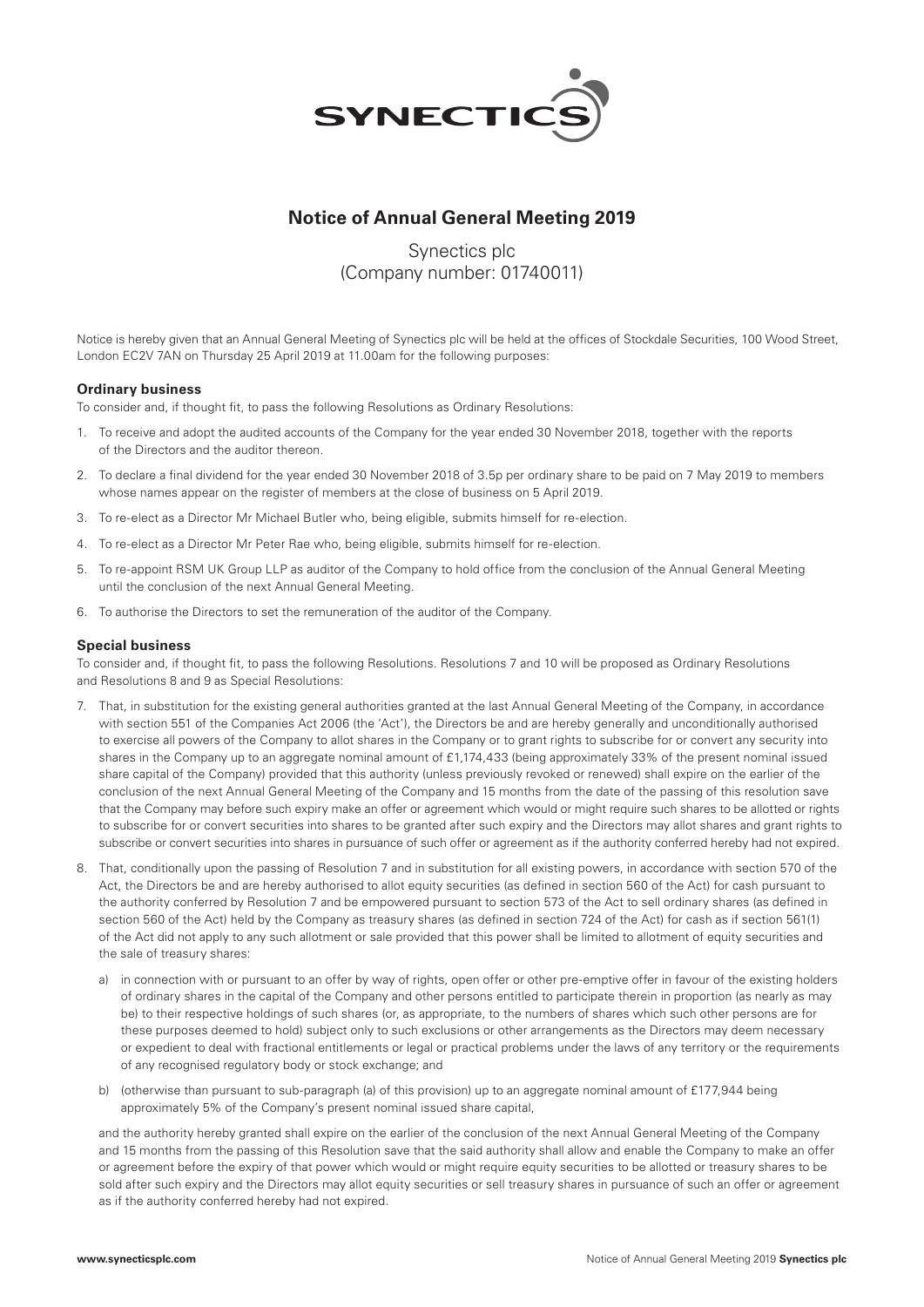#### **Special business** continued

- 9. That the Company be and is hereby generally and unconditionally authorised pursuant to section 701 of the Act to make one or more market purchases (as defined in section 693(4) of the Act) of its ordinary shares of 20p each in the capital of the Company on such terms and in such manner as the Directors shall determine, provided that:
	- a) the maximum number of ordinary shares hereby authorised to be acquired is 1,779,444 (representing approximately 10% of the present issued ordinary share capital of the Company);
	- b) the minimum price which may be paid for such shares is 20p per share (exclusive of all expenses);
	- c) the maximum price which may be paid for such shares is, in respect of a share contracted to be purchased on any day, an amount (exclusive of expenses) equal to 5% above the average middle market quotations for an ordinary share of the Company as derived from the AIM Appendix to the Daily Official List of the London Stock Exchange on the five dealing days immediately preceding the day on which the share is contracted to be purchased; and
	- d) the power hereby granted shall expire on the earlier of the conclusion of the next Annual General Meeting of the Company and 15 months from the passing of this Resolution provided that the Company may make a contract to purchase its ordinary shares under the authority hereby granted prior to the expiry of such authority which will or may be executed wholly or partly after the expiry of such authority, and may make a purchase of its ordinary shares in pursuance of such contract.

10. To approve the Remuneration Committee's Report containing the Directors' remuneration for the year ended 30 November 2018.

By Order of the Board

**Claire Stewart Registered office Registered office Registered office Registered office** Company Secretary Studley Point Company Studies and Studies and Studies and Studies and Studies and Studies and Studies and Studies and Studies and Studies and Studies and Studies and Studies and Studies and Studies and St 20 March 2019 88 Birmingham Road **Studlev** Warwickshire B80 7AS